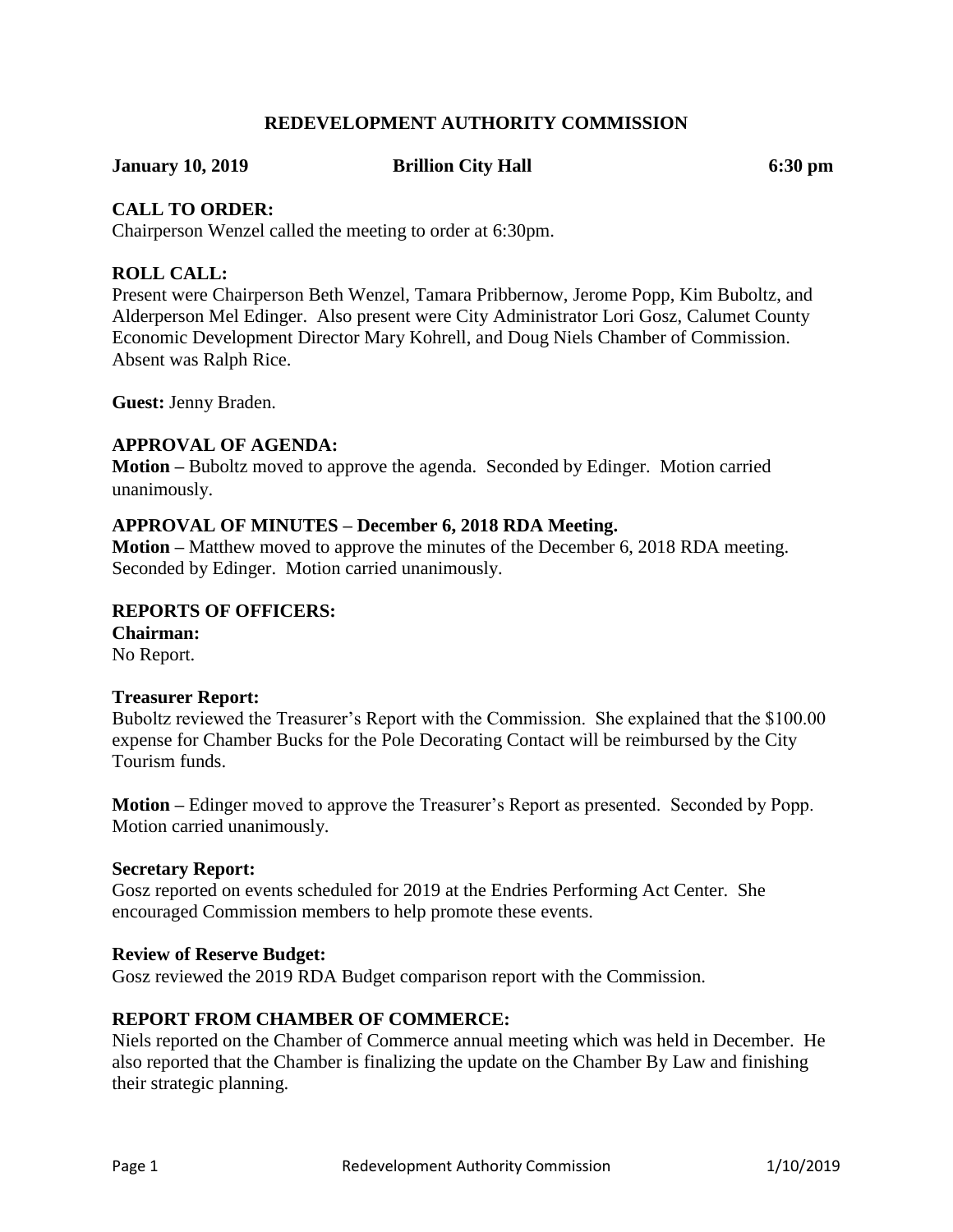## **REVIEW OF VISION, GOALS AND OBJECTIVES:**

Wenzel read the RDA Vision, Goals and Objectives statement:

## **DOWNTOWN REDEVELOPMENT – MAIN STREET SQUARE PROJECT – UPDATE:**

Gosz gave an update on the opening of the City Center. She stated that there may be an Open House on February 7<sup>th</sup>.

Gosz also gave an update on the Dumke housing development. She reported that the application for WHEDA Tax Credits is in review stages. Wenzel stated at the December RDA meeting Dumke offered to help the RDA develop a Request for Proposals for housing developers, should he be unsuccessful in obtaining this years WHEDA Tax Credits. Gosz will contact Dumke on this.

## **BRILLION WORKS – UPDATE:**

Gosz and Kohrell gave an update on EPA Brownfield Grant applications for the site. Gosz explained that Ayres Associates has been hired by Ariens to apply for the grant on behalf of the City. Kohrell explained that Calumet County is working with Stantec on a Countywide application for the grant.

## **2019 Hanging Flower Basket Project:**

Buboltz reported the cost of baskets will go up \$5.00 more per basket in 2019. Buboltz suggested to raise the donation fee to \$75.00 per baskets. Buboltz stated the flowers would be all Supertunia and that Schroth's recommends watering at least 3 days per week and to put the flowers up after Memorial weekend, to avoid delay in watering should the weather be hot again. She also recommends fertilizing one a week.

**Motion –** Edinger moved to increase the donation fee to \$75.00 per basked and to order fuchsia and light pink Supertunia flowers. Seconded by Buboltz. Motion carried unanimously.

## **REDEVLOPMENT DISTRICT IMPROVEMENT PLAN – ESTABLSIH 6-MONTH AND 1-YEAR GOALS FOR ACION REGARDING REVISIONS OR RE-CREATION OF THE REDEVELOPMENT DISTRICT IMPROVEMENT PLAN:**

Wenzel stated the Redevelopment District Improvement Plan is outdated. She stressed that the RDA needs to establish steps towards updating the Plan.

Discussion followed on the concern of Shopko closing.

Pribbernow questioned the absence of Ralph Rice. She questioned if he is no longer interested in serving on the RDA, should we be a looking to find a replacement for him and is there anything in the RDA by-laws. Discussion followed.

The following goals established for the next 6 months:

- Revising the By-Laws with attendance requirements.
- Hiring a consultant to find revenue sources. Meeting with other RDA/CDA groups to find out how they support their projects financially. This can be discussed at the Feb 7<sup>th</sup> meeting with groups. Sharing a consultant.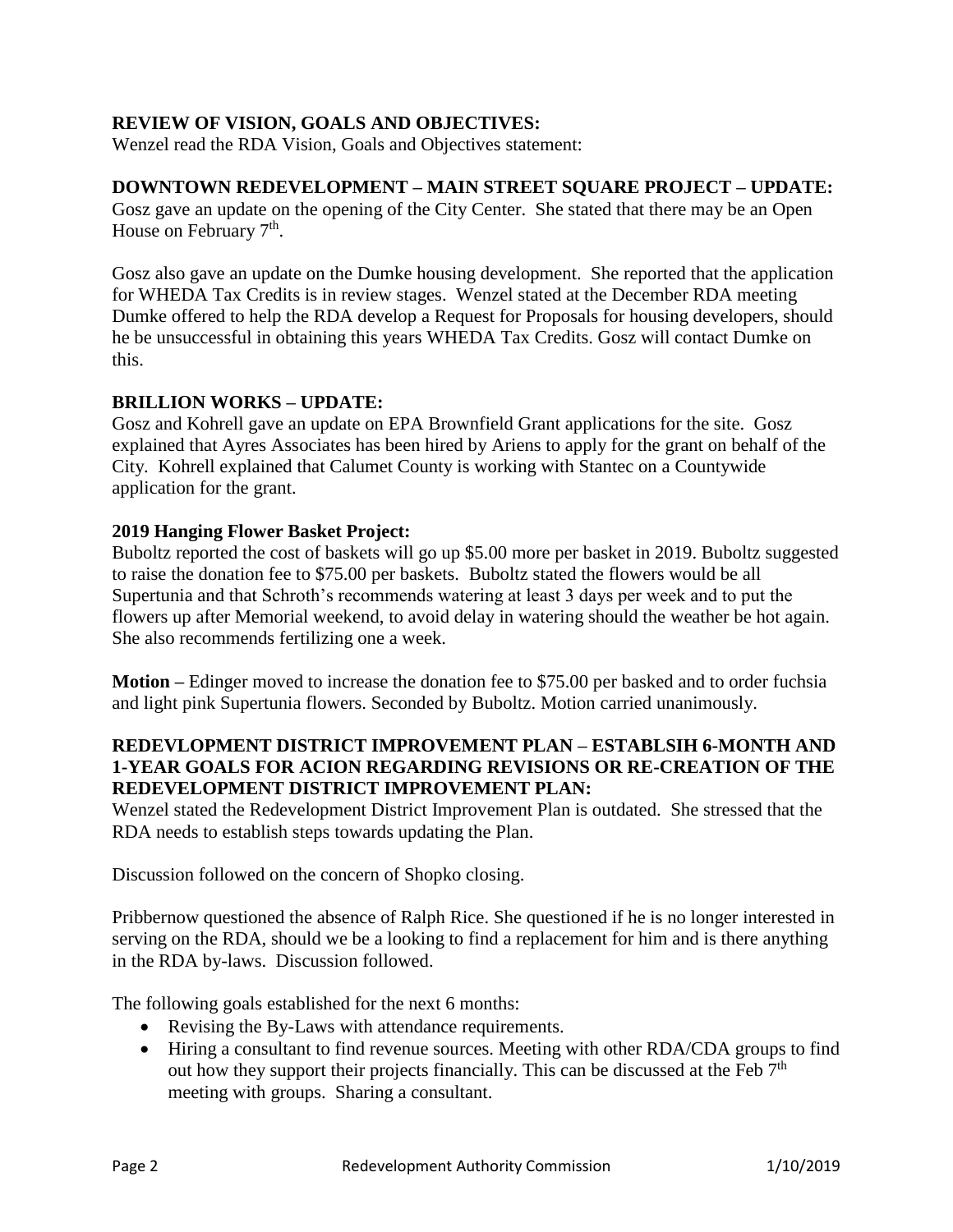- Stay coordinated with Ariens Company on the Brillion Works development in TIF #5.
- Relocating Dollar General is important. What are Dollar Generals needs; how much space do they need, how much rent will they pay.

## **POP-UP SHOP – SELECT RDA MEMBER TO WORK ON THIS WITH CHAMBER BOARD MEMBER:**

Wenzel suggested that one of the RDA members be on the Pop Up Shop. Pribbernow volunteered to be the RDA members on this project.

## **JOINT MEETING WITH THE CHAMBER BOARD, TOURISM COMMITTEE AND PARK AND REC COMMISSION – PLAN AGENDA:**

The following will be on the agenda for Joint meeting on February 7, 2019.

- 1. Group Projects –What are you doing? (ask groups to be prepared to bring what they do)
	- a. RDA
		- b. Plan commission
		- c. Tourism committee
		- d. Park & Rec
		- e. Chamber of commerce
- 2. Collaborative Projects What can we do together/brainstorm on visions/goals for the future.
- 3. Plan the next meeting date.

## **REVENUE SOURCES – REVIEW OPPORTUNITIES AND ADDRESS STEPS INVOLCED WITH EACH:**

Owning property and generate revenue from resale. Wenzel suggested developing a solid business plan for property acquisition of blight property. Discussion followed. Location for a Pop-Up Shop and business incubator was suggested.

## **HOUSING DEVELOPMENT DISCUSSION – CREATE RFP FOR DOWNTOWN HOUSING UNT IN PREPAREDNESS OF THE UPCOMING POSSIBIITY THAT NORTHPOINTE IS DENIED WHEDA FUNDING:**

Wenzel stated that Andy Dumke offered to give a template for a RFP to developers. He is willing to help.

(Popp left the meeting at 8:27 pm.)

# **FACEBOOK:**

No report.

**NEW BUSINESS: Future Agenda Items:** None listed.

## **Next Meeting Date:**

February 7, 2019 in the Council Chambers at Brillion City Center.